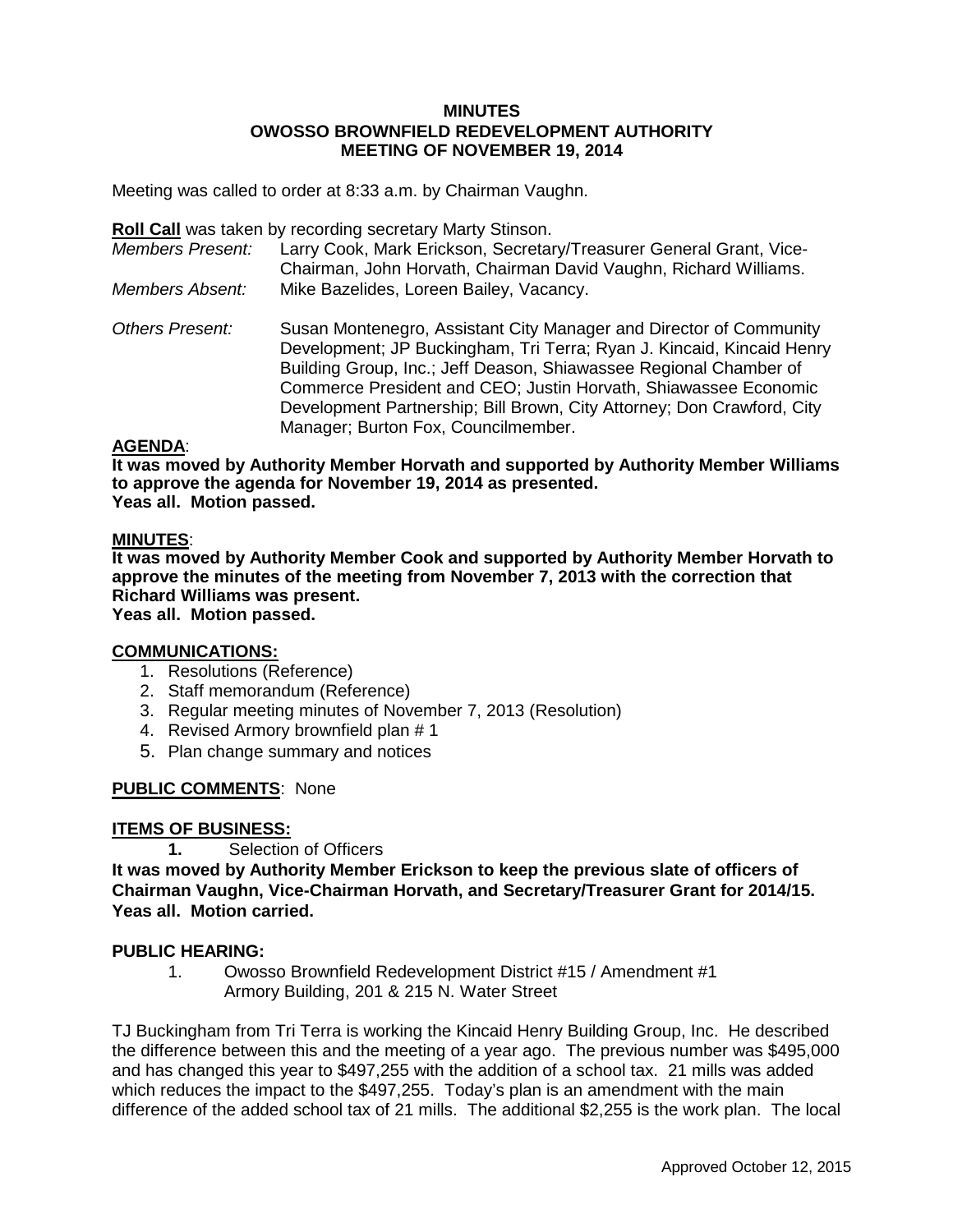Owosso Brownfield Redevelopment Authority November 19, 2014 Page 2 of 14

schools are held harmless – this comes from the state. The anticipated SEV taxable is around \$1,000,000.

MEDC needs to approve it. Authority Member Cook, City Assessor said the recapture will not start until 2016.

Ryan Kincaid said the goal is to have it completed before the end of 2015 so it will be done to celebrate the  $100<sup>th</sup>$  anniversary of the building.

Authority Member Williams said that page 5 of the exhibit is currently blank for the board members. It will tie to the table. The city is going to come in last. The table will adjust after 2016 for eligible expenses with soft costs – engineering and out of pocket expenses.

Ms Montenegro noted that the captured taxes date will be changed to 2046.

**Motion by Authority Member Horvath, supported by Authority Member Grant to approve the amended redevelopment plan and the exhibits:**

**WHEREAS, the Brownfield Redevelopment Authority (the Authority") of the City of Owosso, pursuant to and in accordance with the provisions of the Brownfield Redevelopment Financing Act, being Act 381 of the Public Acts of the State of Michigan of 1996, as amended (the "Act"), has prepared and recommended for approval by the Authority a Brownfield Plan Amendment entitled "District #15, Armory Project" (the "Plan"), pursuant to and in accordance with Section 13 of the Act; and**

**WHEREAS, the Authority has, at least ten (10) days but not more than forty (40) days before the meeting of the Authority at which this resolution has been considered, provided notice to and fully informed all taxing jurisdictions which are affected by the Financing Plan (the "Taxing Jurisdictions") about the fiscal and economic implications of the proposed Financing Plan, and the Authority has previously provided to the Taxing Jurisdictions a reasonable opportunity to express their views and recommendations regarding the Financing Plan and in accordance with Sections 13 (10) and 14 (1) of the Act; and**

**WHEREAS, the Authority has made the following determinations and findings:**

- **A. The Plan constitutes a public purpose under the Act;**
- **B. The Plan meets all of the requirements for a Brownfield Plan set forth in Section 13 of the Act;**
- **C. The proposed method of financing the costs of the eligible activities, as described in the Plan is feasible and the Authority has the ability to arrange the financing;**
- **D. The costs of the eligible activities proposed in the Plan are reasonable and necessary to carry out the purposes of the Act;**
- **E. The amount of captured taxable value estimated to result from the adoption of the Plan is reasonable; and**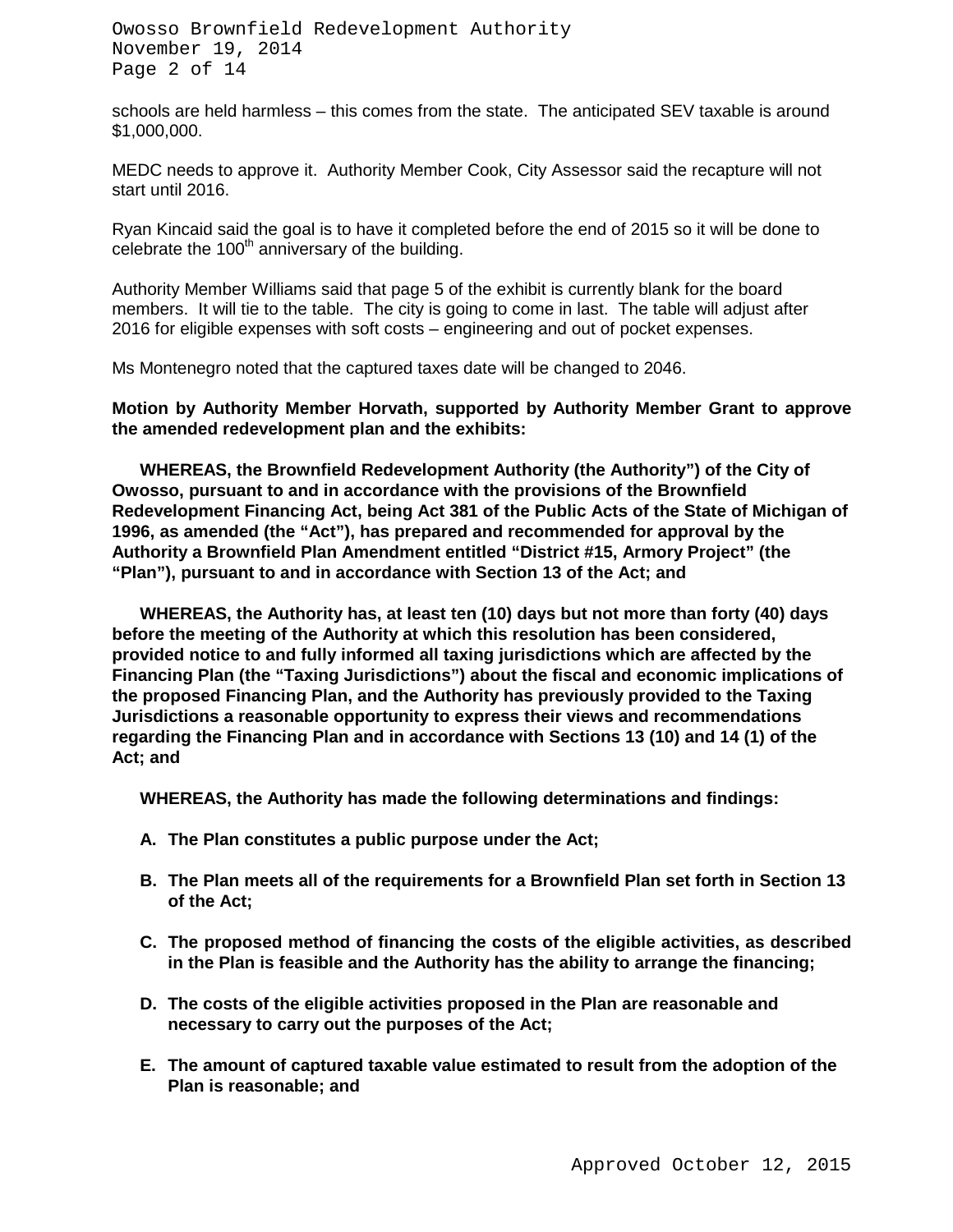Owosso Brownfield Redevelopment Authority November 19, 2014 Page 3 of 14

- **F. The square footage of the building is 30,000 square feet**
- **G. Line item cost details are eligible expenses that serve a public good.**
- **H. Local redevelopment area details are accurate.**

**WHEREAS, as a result of its review of the Plan, and upon consideration of their views and recommendations of the Taxing Jurisdictions, the Authority desires to proceed with approval of the Amended Plan #1 and to forward the Plan to the City Council of the City of Owosso for adoption.**

**NOW THEREFORE, BE IT RESOLVED THAT:**

- **1. Plan Approved. Pursuant to the authority vested in the Authority by the Act, and pursuant to and in accordance with the provisions of Section 14 of the Act, the Amended Plan is hereby approved in the form considered by the Authority on November 19, 2014, and maintained on file in the office of the City Clerk.**
- **2. Severability. Should any section, clause or phrase of this Resolution be declared by the Courts to be invalid, the same shall not affect the validity of this Resolution as a whole nor any part thereof other than the part so declared to be invalid.**
- **3. Repeals. All resolutions or parts of resolutions in conflict with any of the provisions of this Resolution are hereby repealed.**

#### **CAPTURED TAXES TRANSFER AGREEMENT – DDA AND OBRA**

**The Agreement is made this \_\_\_\_\_\_ day of \_\_\_\_\_\_\_, 2014 by the Owosso Downtown Development Authority, A Michigan municipal Corporation, with business offices at 301 West Main Street, Owosso, Michigan 48867 ("DDA") and the City of Owosso Brownfield Redevelopment Authority, a Michigan municipal corporation, of 301 West Main Street, Owosso, Michigan 48867 ("Authority").**

**WHEREAS Authority has completed a City Council adopted Brownfield Redevelopment Plan ("OBRA Plan"), as amended, in compliance with PA 381 of 1996 as amended, for the parcels at 201 and 215 North Water Street, ("Site") in downtown Owosso, with said parcel lying within the boundary of the DDA; and**

**WHEREAS said Brownfield Redevelopment Plan details eligible project costs for the City and the Chamber Support Corporation, of 215 North Water Street, Owosso, Michigan 48867 ("Developer"), with said costs eligible for reimbursement from tax increment financing; and**

**WHEREAS the DDA has an existing tax increment financing plan on the site through the year 2046 that captures local taxes, except for the Regional Education Service District tax revenues, and desires to transfer captured tax revenues from the captured**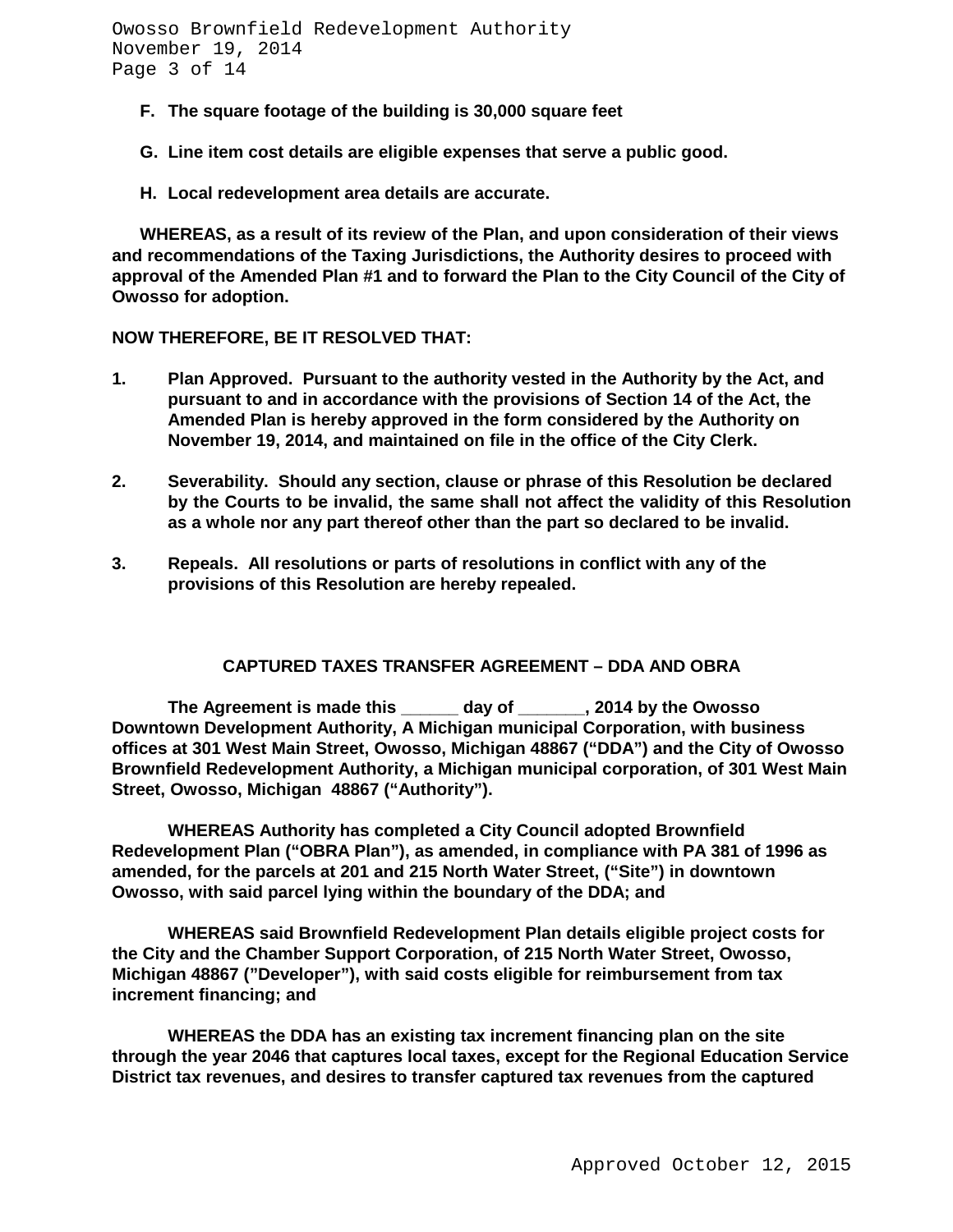**assessed valuation on the Site to the Authority for the purpose of reimbursement to the City and Developer.**

**NOW THEREFORE, IT IS HEREBY AGREED AS FOLLOWS:**

- **1. The DDA hereby agrees that captured tax revenues from the captured assessed valuation on the Site may be transferred to the Authority.**
- **2. In each year of the OBRA Plan, Authority shall submit to the DDA its annual report on the site showing the amount of tax increments owing to the City or Authority and Developer. DDA shall authorize the City Treasurer to transfer DDA's tax increments on the site to the Authority.**
- **3. This Agreement shall terminate in 2046 at the end of the DDA's Development and Financing Plan. It is understood between the parties that if the DDA plan is amended to extend for any number of years up to and including 2046, DDA shall transfer its tax increments on the site to the Authority. If the Developer's reimbursements are completed before 2046 or any DDA tax increment plan extension thereafter prior to 2046, the DDA is no longer obligated to transfer tax increments to the Authority and the Agreement shall be declared null and void.**
- **4. The parties designate the Authority as the agent to receive and disburse all tax increment revenues generated by the eligible properties until such time as all obligations of the approved Plan have been satisfied.**
- **5. The Agreement shall commence upon its approval by the legislative bodies of the DDA and Authority and duly executed by their authorized representatives and filed with the Shiawassee County Clerk and Secretary of State of the State of Michigan.**
- **6. To the extent that any provisions contained in this Agreement is deemed unenforceable, to the extent possible, the remaining terms shall remain in effect.**
- **7. The parties agree that the transfer of tax increment revenue from the eligible property to reimburse eligible activities and Authority administration fees shall begin once tax increment revenues are collected from the eligible property, which will occur after the official approval of the Plan by the Shiawassee County Board of Commissions. This contract extends until all obligations under this contract are met.**

**IN WITNESS WHEREOF the parties have executed this Agreement as of the date set forth above.**

| <b>WITNESSES:</b> | <b>OWOSSO BROWNFIELD REDEVELOPMENT</b><br><b>AUTHORITY</b> |
|-------------------|------------------------------------------------------------|
|                   | BY:                                                        |
|                   | ITS:                                                       |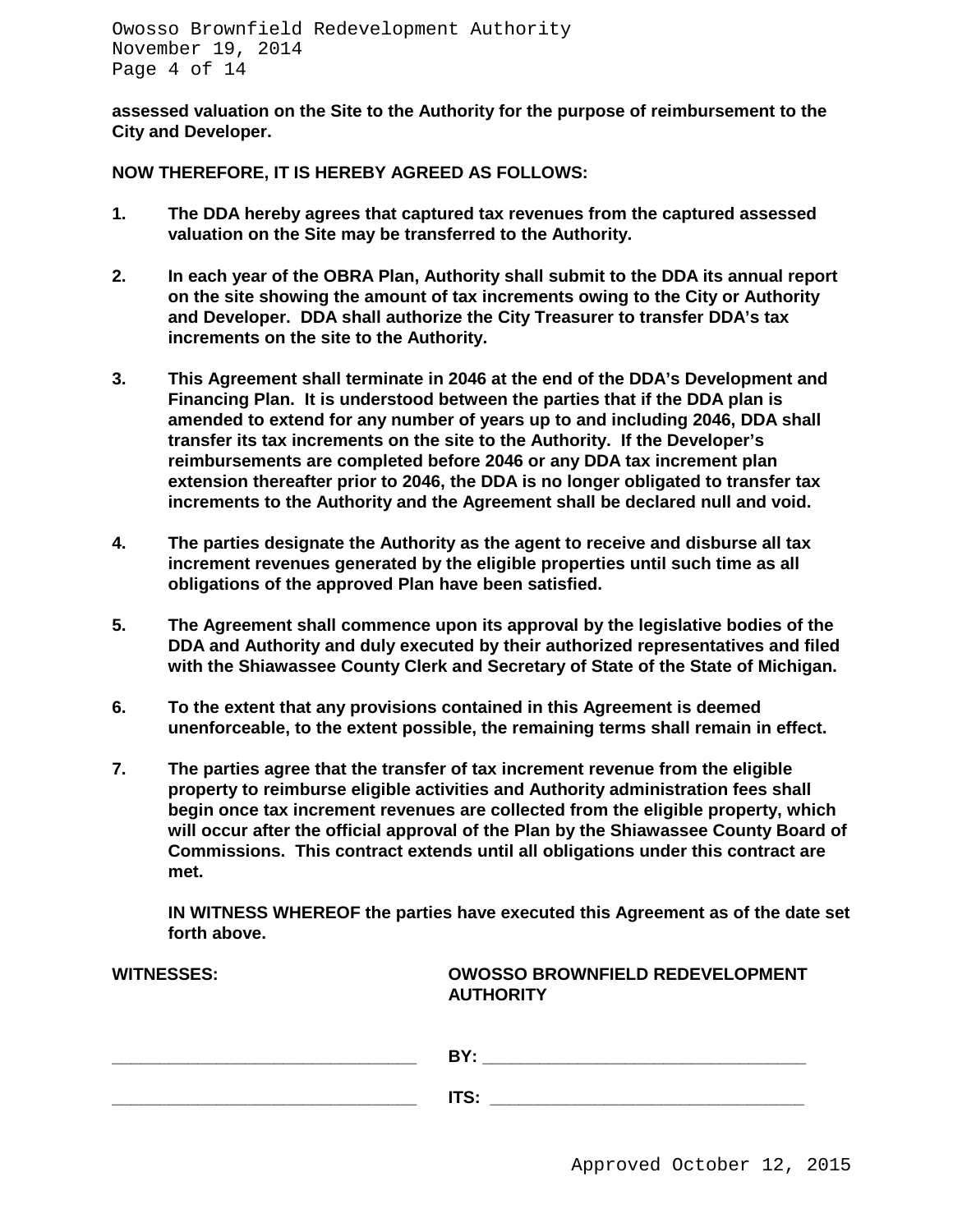Owosso Brownfield Redevelopment Authority November 19, 2014 Page 5 of 14

#### **OWOSSO DOWNTOWN DEVELOPMENT AUTHORITY**

| BY:        |
|------------|
| <b>ITS</b> |

#### **REIMBURSEMENT AGREEMENT**

**THIS Brownfield Reimbursement Agreement is made as of November 19, 2014, among the Owosso Brownfield Redevelopment Authority (the "Authority"), a public body corporate with offices at 301 West Main Street, Owosso, Michigan 48867; and Chamber Support Corporation, the principal address of which is 215 North Water Street, Owosso, Michigan 48867 (the "Developer").**

#### **RECITALS**

**A. The Authority was created by the City pursuant to the Brownfield Redevelopment financing Act 1996 P.A. 381, as amended (the "Act"), and, pursuant to the Act, the Authority has prepared a Brownfield Plan to include the Property (as defined below) which was duly approved by the Owosso Brownfield Redevelopment Authority on November 7, 2013 following a public hearing on November 7, 2013, a copy of which is attached as Exhibit A (the "Brownfield Plan").**

**B. The Developer plans to acquire the former Armory (201 North Water Street) and the Chamber building (215 North Water Street) in the City of Owosso which is described on the attached Exhibit B (the Property") and which, due to the presence of the Property of certain hazardous substances as described in the Brownfield Plan is a "facility" and "eligible property" and is therefore commonly referred to as a "brownfield".**

**C. Provided it obtains any needed zoning and building approvals from the City and others, the Developer plans to develop the property (the "Improvements") into office space. This will increase the tax base for taxing jurisdictions, create new office space, recreational activities, uplift property values and enhance nearby neighborhoods.**

**D. In order to make the Improvements on the Property, the Developer will incur costs to complete the Eligible Activities as more fully described in the Brownfield Plan ("Eligible Costs").**

**E. In accordance with Act 381 and the Brownfield Plan, the parties desire to use the property tax revenues that are generated from an increase in the tax value of the Property resulting from its development ("Tax Increment Revenues") to reimburse the parties for Eligible Costs and administrative costs they incur in redeveloping the Property.**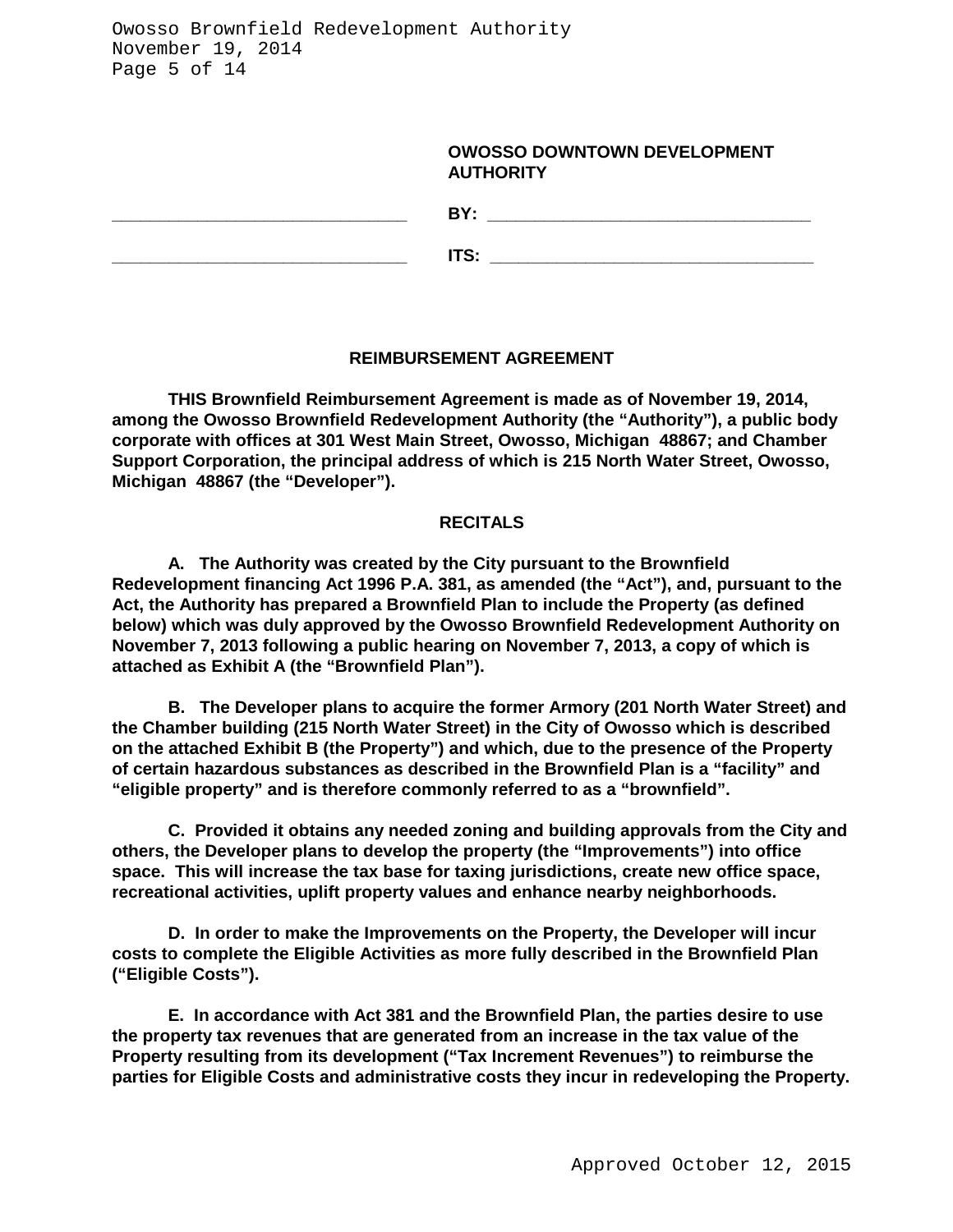Owosso Brownfield Redevelopment Authority November 19, 2014 Page 6 of 14

**F. The Brownfield Plan for the Property describes the activities and their attendant costs in summary form based upon the information provided by the Developer; sets out an estimate of the captured taxable value, an estimate of the tax increment revenues, an estimate of the reimbursement payment schedule and an estimate of the impact of tax increment financing on the revenues of the taxing jurisdictions. The eligible activities costs in the Brownfield Plan are estimated budgeted amounts. Prior to initiation of eligible activities, the Developer shall submit an Implementation Plan to the Authority; and** 

**G. Accordingly, the purpose of this Agreement is to set out the obligations of the parties to this Agreement for reimbursement of the eligible costs as approved by the Authority and the city.**

#### **TERMS AND CONDITIONS**

**In exchange for the consideration in and referred to by this Agreement, the parties agree as follows:**

**1. Brownfield Plan. To the extent provisions of the Brownfield Plan conflict with this Agreement, the terms and conditions of the Brownfield Plan control. To the extent provisions of the Brownfield Plan or this Agreement conflict with Act 381, Act 381 controls. Changes or additions to the Brownfield Plan may be submitted in writing to the Authority and to the City for approval. If such changes or additions increase the total cost of the eligible activities to an amount greater than in the approved Brownfield Plan, an amended Brownfield Plan incorporating the cost of said changes or additions may be approved at the sole discretion of the Authority and the City.**

**2. Construction of Development. If it elects to, the Developer may proceed with due care obligations to complete the Improvements and undertake and complete the eligible activities resulting in the Eligible Costs, all in accordance with this Agreement, the Brownfield Plan and all applicable laws, rules regulations, permits, orders and directives of any official or agency of competent jurisdiction. The Developer shall undertake and achieve substantial completion of the Development as described above within a reasonable time after the Brownfield Plan is approved by the Authority and the City.**

- **a. The parties agree that this Agreement and the Tax Increments Revenues collected and distributed pursuant to the Brownfield Plan are intended to fund only the Eligible Costs that have been approved by the Authority.**
- **b. Prior to the initiation of eligible activities, the Developer shall submit a detailed Implementation Plan that includes, at a minimum, applicable estimates of the following items related solely to eligible activities;**
	- **(I) Cost estimates for project costs related to eligible activities; and**
	- **(II) The Implementation Plan costs shall be provided in the same format as Exhibit A to the Brownfield Plan for the Brownfield Plan costs approved by the Authority.**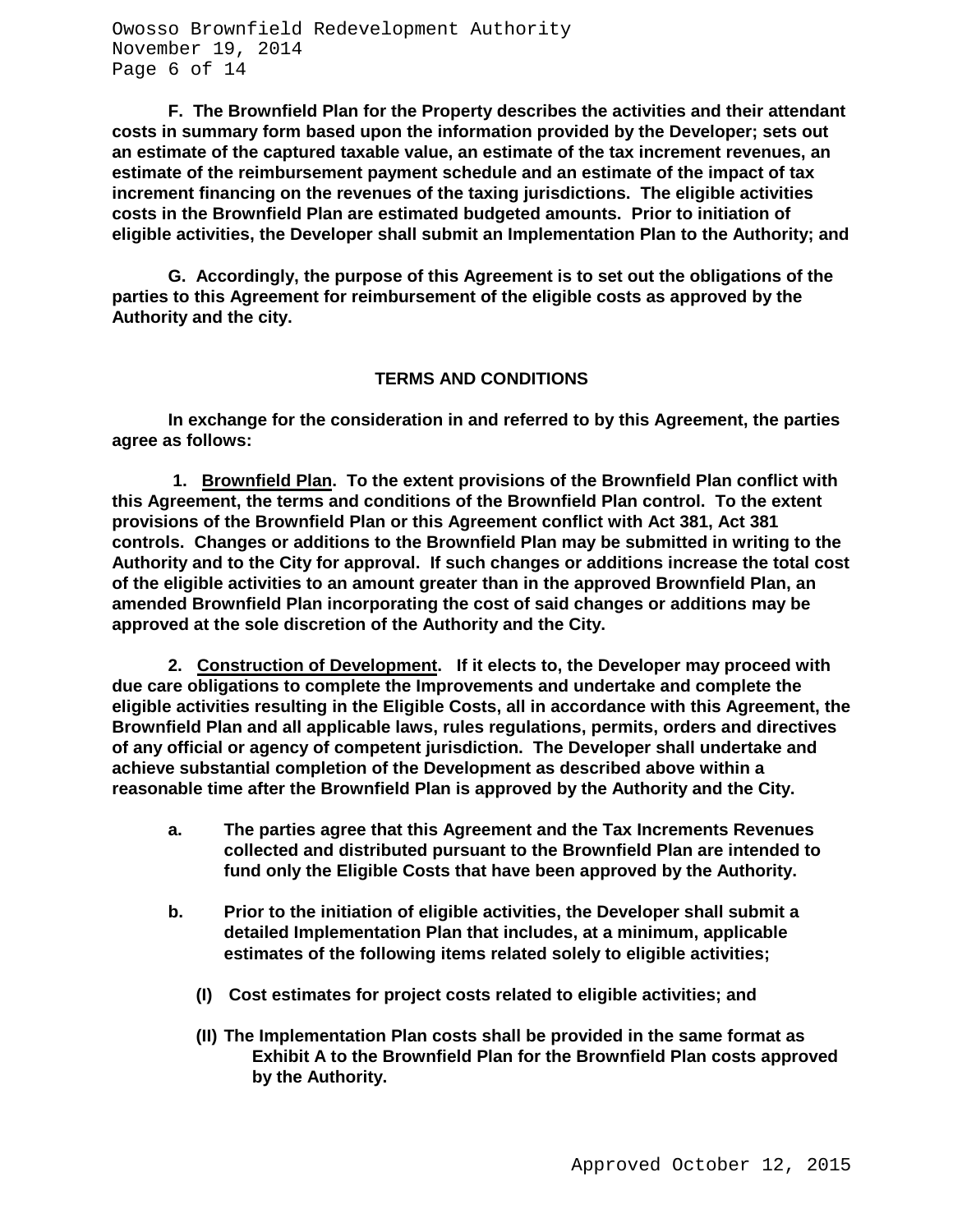- **c. The Developer shall comply fully with all local ordinances, state and federal laws, and all applicable local, state and federal rules and regulations. Nothing in this Agreement shall abrogate the effect of any local ordinance.**
- **d. This Agreement does not obligate the City to issue any permit required by law to implement the Development.**
- **e. Noncompliance with this Agreement or discovery of material irregularities at any time are regarded as material breaches of this Agreement. The Authority, in addition to any other remedy provided by law, may do one or more of the following:**
	- **(I) withhold future payments to the extent such reimbursed payments relate directly to the noncompliance with the Agreement;**
	- **(II) recover reimbursement payments already disbursed to the extent such reimbursed payments relate directly to the noncompliance with the Agreement; or**

**terminate this Agreement.**

**3. Capture of Taxes. The City shall, during the term of this Agreement, collect all Tax Increment Revenues from the Property and transmit 100% of the eligible incremental local tax revenues generated from real and personal property to reimburse the Developer for the costs of eligible activities based upon the following priority:**

**First, State of Michigan Brownfield Redevelopment Fund:**

**Second, planned administrative costs of \$1,500.00 per year;**

**Third, Developer's Eligible Expenses; and**

**Fourth, eligible architectural and engineering costs of public infrastructure improvements.**

**Such reimbursements shall not be more than the tax increment revenues captured during the duration of the Brownfield Plan from the taxable improvements located on the Property, including both real property and personal property. Nor shall the total amount of reimbursement be for more than the reasonable and necessary cost of the eligible activities approved by the Authority or otherwise permitted by the Act.**

**4. Submission of Costs. Before requesting any reimbursement, the Developer shall pay and submit an affidavit of payment for the reasonable and necessary costs of the eligible activities that have been approved by the Authority. For those Eligible Costs for which the Developer seeks reimbursement form the Authority, the Developer shall submit to the Authority such of the following as may be required by Authority representatives;**

**a. a written statement detailing the costs;**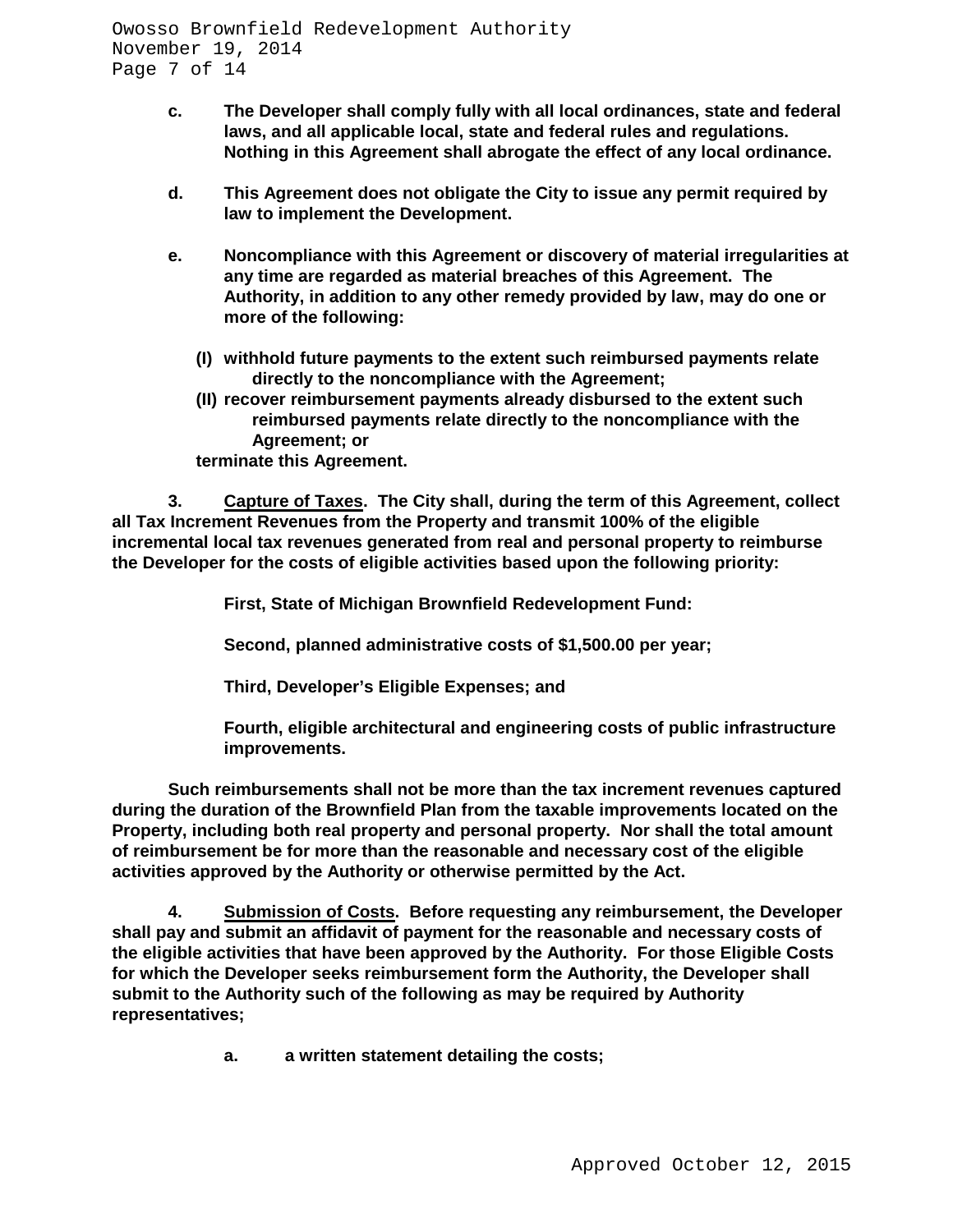- **b. a written explanation as to why reimbursement is appropriate under the Plan and this Agreement;**
- **c. copies of invoices from consultants, contractors, engineers, attorneys or others who provided such services;**
- **d. copies of Full Unconditional Waiver(s) from the vendor(s) documenting that the invoice was actually paid;**
- **e. if, not already submitted, copies of the contract with the contractor or supplier providing the services or supplies for which reimbursement is sought;**
- **f. a statement from the engineer and project manager overseeing the work recommending payment; and**
- **g. any other documentation requested by the Authority, in a format and on such forms approved by the Authority, with the Developer's request for reimbursement to assist the Authority in determining whether the work was performed as approved.**

**All documentation related to the request for reimbursement shall be submitted within ninety (90) days after the completion of each approved eligible activity. No later than receipt of a Certificate of Occupancy and prior to reimbursement payments being initiated, the Developer shall submit to the Authority a report of the results of the eligible activities performed. Such results shall include, without limitation, any abatement reports, demolition and disposal documentation, supplemental environmental investigation reports and response activity reports. In addition, the Developer shall submit construction lien waivers from the contractors and subcontractors for the approved eligible activities prior to any payments being initiated. The Developer may submit a reimbursement request including such information whenever it is available for many years thereafter. The Developer and Authority agree that no reimbursement requests will be accepted by the Authority after December 31, 2017.**

**In no event shall Eligible Costs exceed the estimates developed pursuant to paragraphs 2.b(I) and (ii) unless the Brownfield Plan is amended pursuant to paragraph 1.**

**If all real and personal property taxes relating to the site are not paid before interest and penalties attach, the duty to pay reimbursements to the Developer or it assigns shall cease.**

- **5. Payments. Payments to the Developer shall be made as follows:**
	- **a. Within 60 days of its receipt of the materials identified in paragraph 4 above, the Authority shall decide whether the payment request is for Eligible Costs and whether such costs are accurate. The Authority will**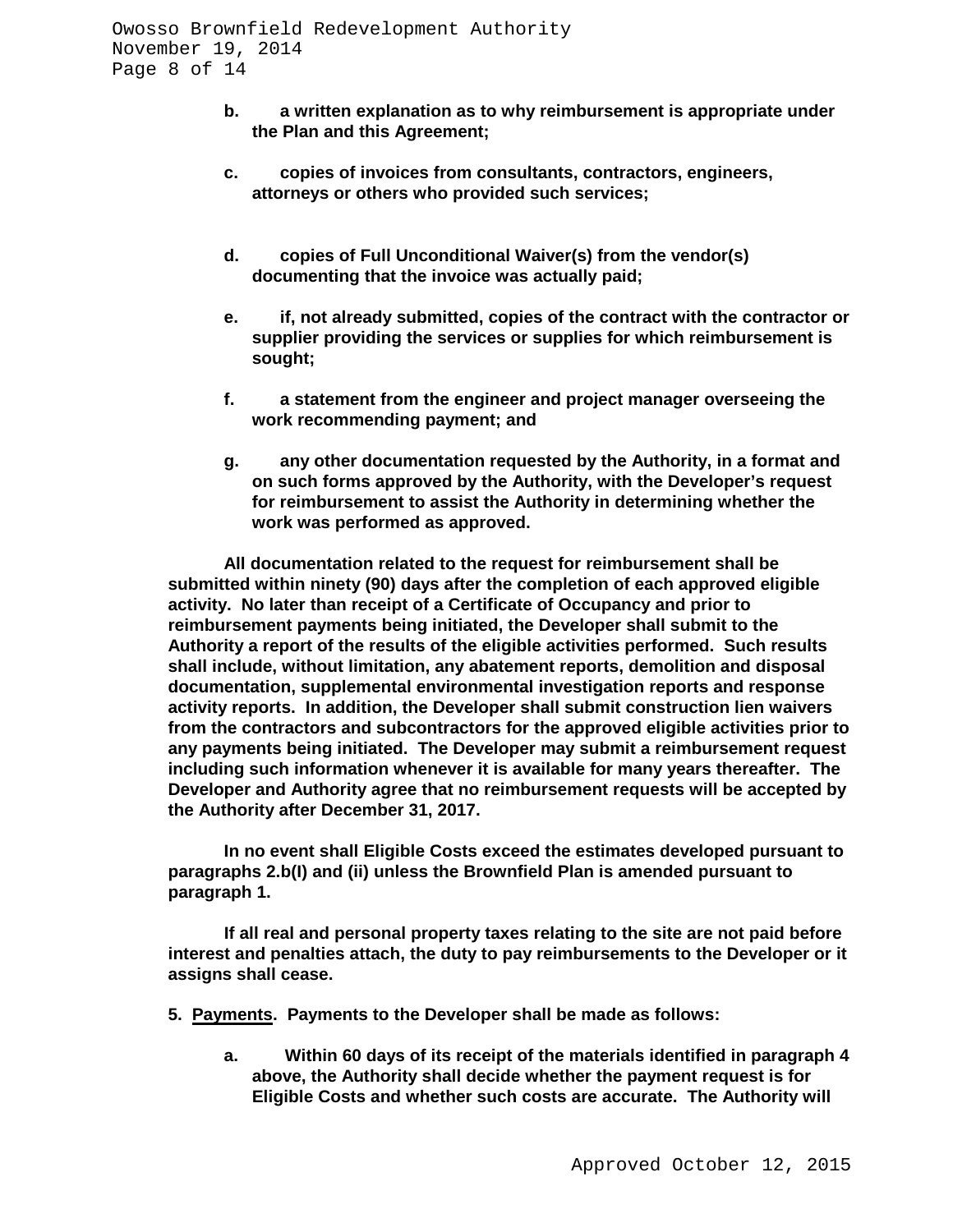**determinate the amount to be reimbursed, based upon the reasonable and necessary costs of the eligible activities approved by the Authority and the State or otherwise permitted by the Act in light of the actual costs presented in the Developer's submitted documentation. Such amount shall not exceed the amounts set forth in Section 5(d), subject to such amendments as may have been approved by the Authority, nor shall such costs be reduced by the Authority without good cause shown, such approvals not to be withheld unreasonably. If the Authority determines all or a portion of the requested payment is for the Eligible Costs and is accurate, it shall see that the portion of the payment request that is for Eligible Cost and is accurate is processed as provided in subparagraph (b) below. If the Authority disputes the accuracy of any portion of any payment request or that any portion of any payment is for the Eligible Costs, it shall notify the Developer in writing of its determination and reasons for its determination. The Developer shall have 28 days to address the reasons given by the Authority and shall have an opportunity to meet with the Authority's representatives or, if the Authority Board consents, to meet with the Authority's Board to discuss and resolve any remaining dispute. In doing so, the Developer shall provide the Authority a written response to the Authority's decision and the reasons given by the Authority. If the parties do not resolve the dispute in such a manner, it shall be resolved as provided I paragraph 6 below.**

- **b. Once it approves any request for payment as Eligible Costs and approves the accuracy of such costs, the Authority shall pay to the Developer the amounts for which submissions have been made pursuant**  to paragraph 4 of the Agreement by June 30<sup>th</sup> of the following year, as **directed by the Brownfield Plan, until all of the amounts for which submissions have been made have been fully paid to the Parties, or the repayment obligation expires, whichever occurs first.**
- **c. The repayment obligation under this Agreement shall expire upon the payment by the Authority to the Parties of all amounts due to the Parties under this Agreement or on December 31, 2046, whichever occurs first.**
- **d. The amount to be reimbursed under this Agreement shall:**
	- **1. The OBRA will use captured taxes as referred to in (3) to reimburse the Developer for Eligible Costs total amount not to exceed \$497,255.**
	- **2. The amount of Eligible Costs to be reimbursed with the capture of taxes levied for school operating purposes ("School Taxes") is estimated to be \$225,654.**
	- **3. The amount of Eligible Costs to be reimbursed with the capture of taxes not levied for school operating purposes ("Local Taxes") is estimated to be \$271,601.**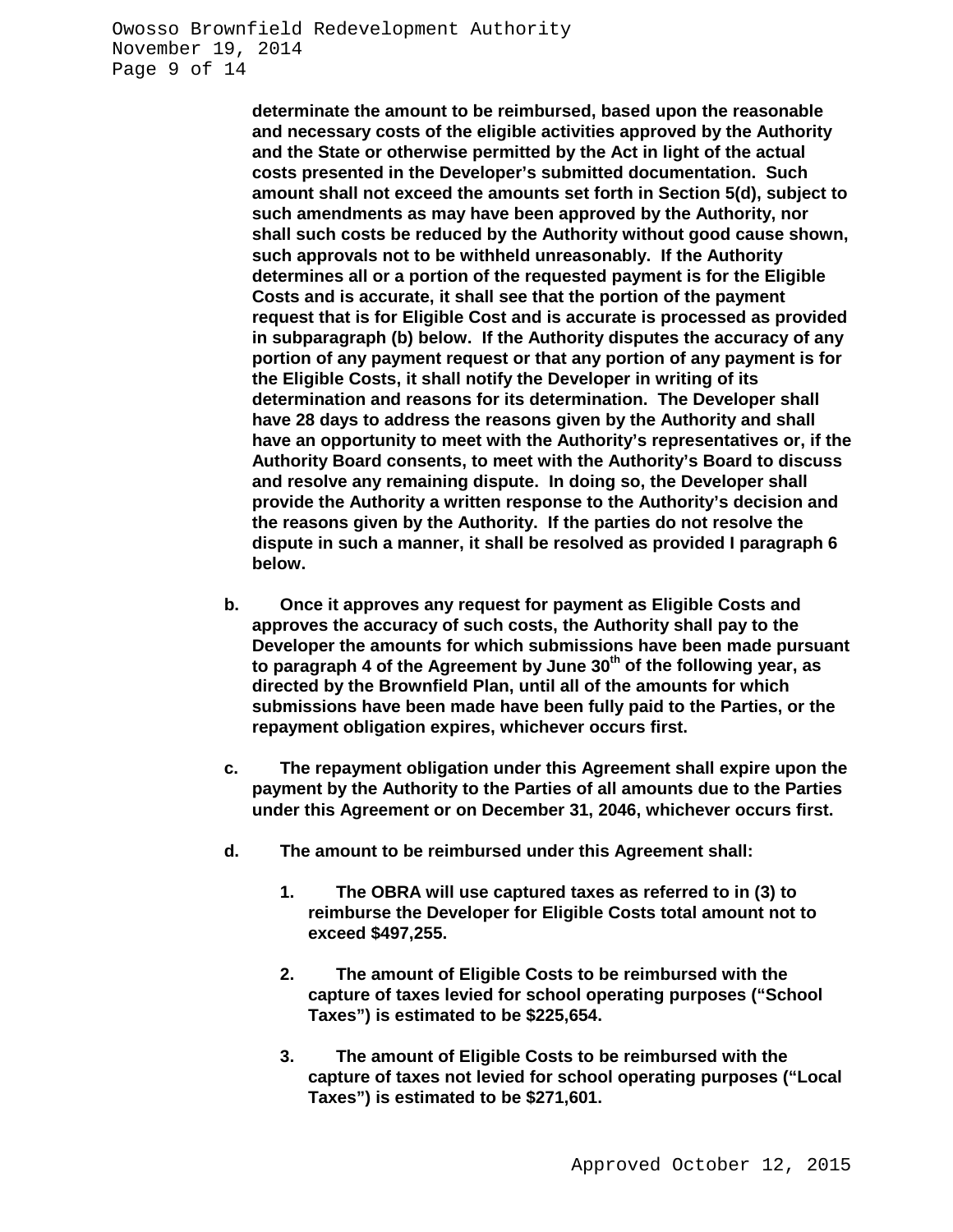- **4. Upon payment to Developer of total reimbursement as outlined above being met, or expiration of the Plan, reimbursements to Developer shall cease.**
- **e. The sole source for any reimbursement shall be Tax Increment Revenues. To the extent permitted by law, such reimbursements, once approved by the Authority under subparagraph b. above shall be and remain valid and binding obligations of the Authority until paid or until expiration of the time for payment as provided in subparagraphs c. and d. above. However, the Developer shall bear any risk of a chance in law prohibiting reimbursement at the time Tax Increment revenues are available for reimbursement to the Developer for costs that were Eligible Costs at the time the Authority approved them. In no event shall the Developer be reimbursed for any approved eligible costs that have been or will be reimbursed or credited against other obligations by any other governmental entity.**
- **f. If any of the Property is substantially destroyed by fire or natural events or causes as determined by the Building and Engineering Department Director of the City, this Agreement shall terminate unless reconstruction occurs at any equal or greater taxable value within twelve (12) months of the date of the loss. No payments shall be made during the period of reconstruction. Payments shall resume when the reconstruction is substantially complete as determined by the Building Official.**
- **g. In addition to any other remedies provided in this Agreement, if any payment made by the Authority is determined to be improper or outside of the scope of its obligations under this Agreement, or in the event of the Developer's breach or default of this Agreement, the Developer shall, at the request of the Authority, repay or return any monies paid by the Authority that are directly related to said breach, default or improper payment.**

**6. Dispute as to Eligible Costs. If there is a dispute over whether a cost submitted by the Developer is an "Eligible Cost", the dispute shall be resolved by an independent qualified professional chosen by mutual agreement of the parties. If the parties are unable to agree upon a professional, then each party (the City, the Authority and the Developer) shall appoint an independent qualified professional to review the Authority's decision, provided that each party chooses a professional that has not been directly employed by or provided services to that party for a period of two (2) years before the date of proposed appointment. If and to the extent that two of the three qualified professionals so selected agree that costs submitted are eligible pursuant to Brownfield Plan and was previously approved by the Authority, this shall constitute an award and the Developer shall be reimbursed those costs in accordance with this Agreement. In addition, any such award may be used as the basis for the Shiawassee County Circuit Court rendering judgment that such award constitutes a final decision under statutory arbitration.**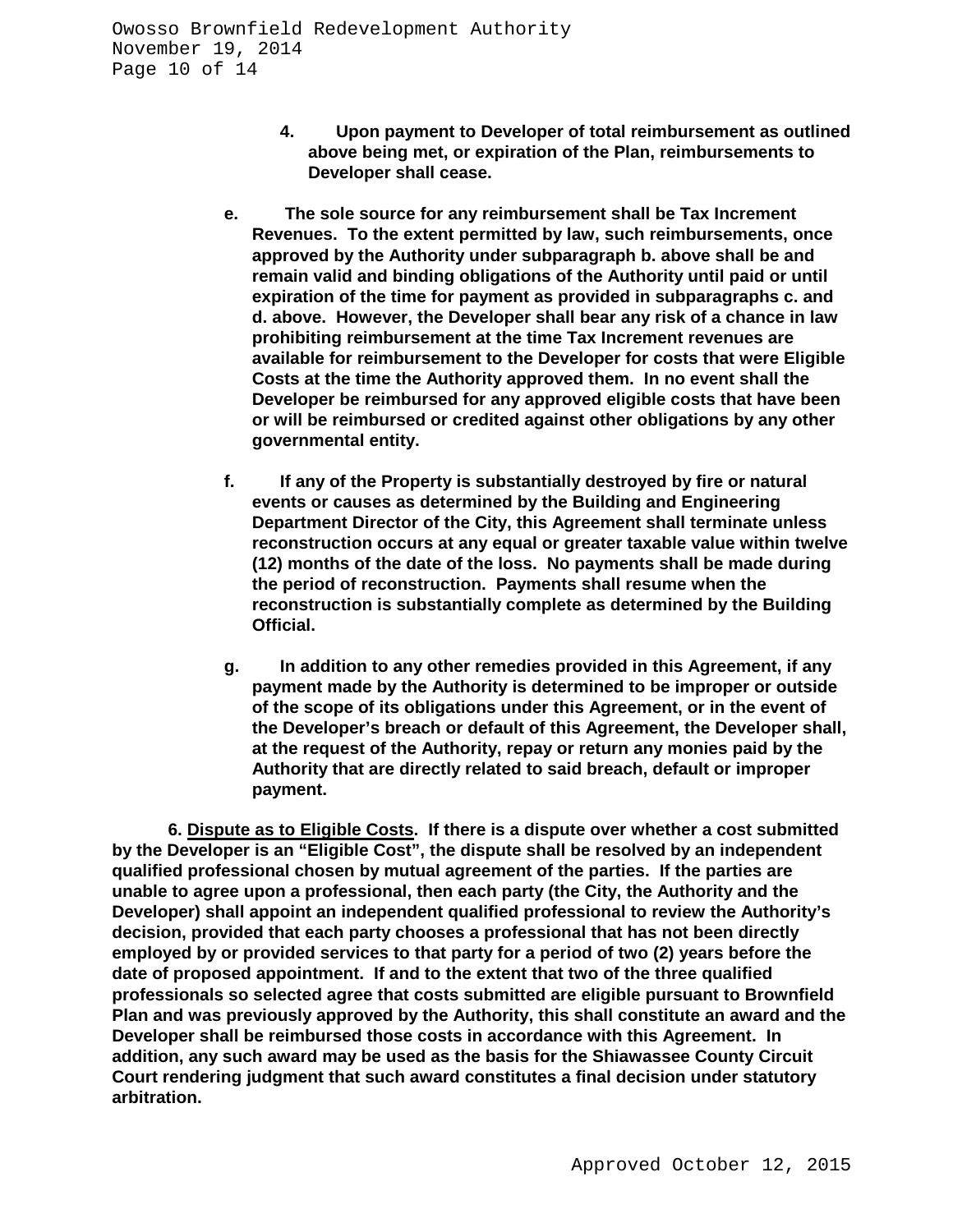**7. Assignment of Future Reimbursement Revenue. The Developer may assign its reimbursement rights under this Agreement via a written instrument, a copy of which must be provided to the Authority no later than thirty (30) days prior to such assignment. However, any such right to reimbursement shall always remain contingent upon material compliance with all aspects of this Agreement on the part of the Developer and any of its assigns, successors, transferees and heirs.** 

**8. Adjustments. If, due to an appeal of any tax assessment or reassessment or any other reason, the Authority is required to reimburse any Tax Increment Revenues, the Authority may deduct the amount of any such reimbursement from any amounts due and owing the Developer, or, if all amounts due the Developer under this Agreement have been fully paid, the Authority may invoice the Developer for the amount of such reimbursement and the Developer shall pay the Authority such invoiced amount within 30 days of the Developer's receipt of the invoice from the Authority. Nothing in this Agreement shall limit the right of the Developer to appeal any tax assessment.**

**9. Obligation to Fund Eligible Activities. The Developer shall pay for the Eligible Costs with its own funds and receive reimbursement from the Authority by available Tax Increment Revenues. It is anticipated that there will be sufficient available Tax Increment revenues to pay for all Eligible Costs under this Agreement. However, if for any reason increased Tax Increment Revenues from the Development do not result in sufficient revenues to satisfy such obligations, the Developer agrees and understands that it will have no claim or further recourse of any kind or nature against the City or the Authority and the Developer shall assume full responsibility for any such loss or costs.**

**10. Access for Inspection. Employees and agents of the Authority and the City are authorized to enter upon the Property following a minimum of one (1) business day notice to the Developer for the purpose of inspecting the work related to the authorized eligible activities and making determinations that such work is being performed in accordance with the Brownfield Plan in a workmanlike manner.**

**11. Indemnification. The Developer shall defend, indemnify and hold the City and Authority, and their agents, representatives and employees (hereinafter "Indemnified Persons") harmless from any loss, expense (including reasonable legal counsel fees) or liability of any nature due to any and all suits, actions, legal or administrative proceedings or claims arising from or on account of the acts or omissions of the Developer, its officers, employees, agent or any persons acting on its behalf or under its control, in implementing the eligible activities described in the approved work plans or arising in any way from this Agreement, including but not limited to, claims for damages, reimbursement or set-off arising from, or on account of, any contract, agreement or arrangement between the Developer and any person for the performance of eligible activities or the terms of this Agreement, including claims on account of construction delays.**

**12. Insurance. During construction, the Developer and any contractor or subcontractor shall provide and maintain comprehensive general liability insurance with the limits of One Million and No/100 (\$1,000,000.00) Dollars combined single limit, for claims which may arise from the Developer's operations under this Agreement, naming**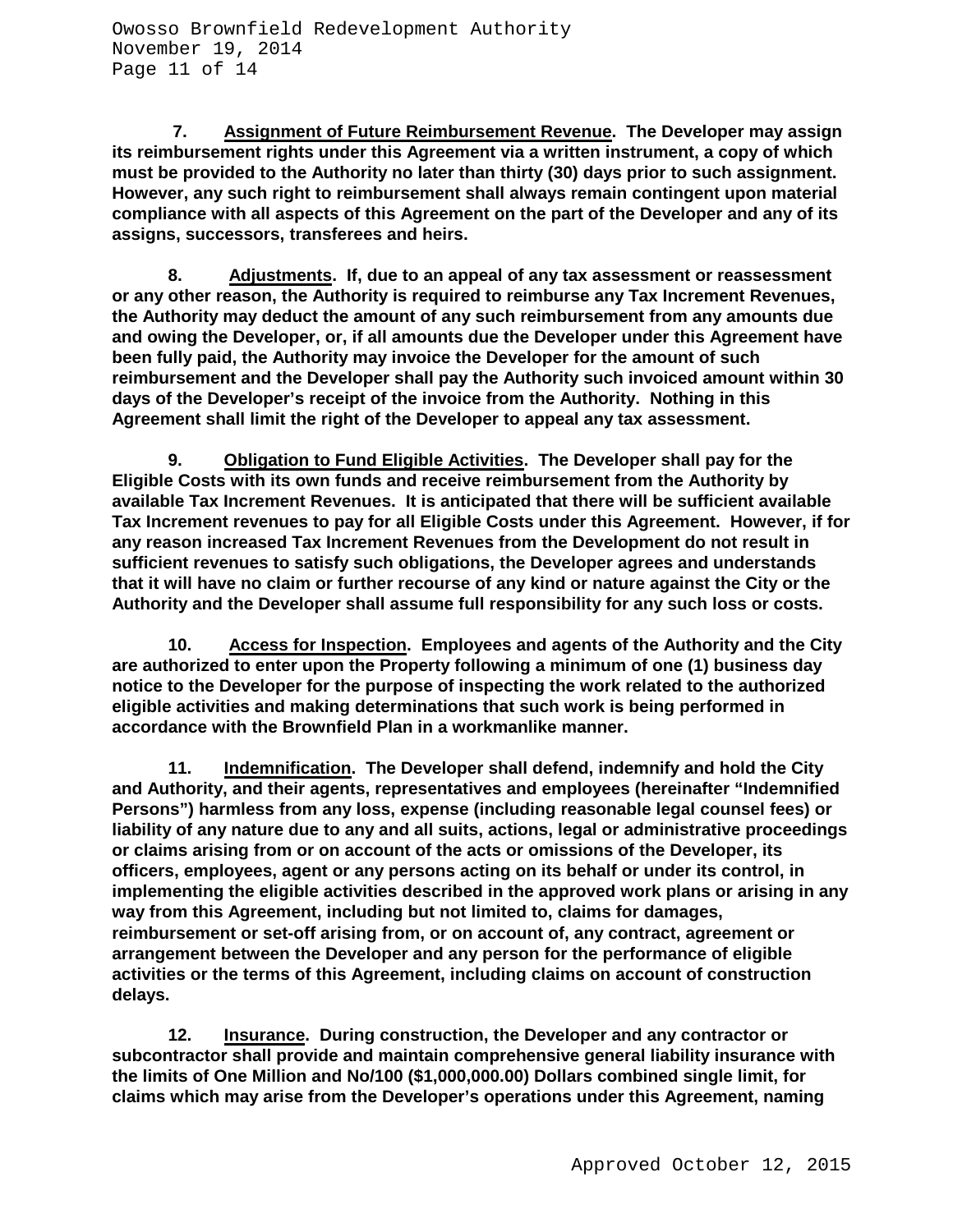**the Authority and the City as additionally names insureds. Proof of such insurance shall be provided to the Authority in care of the Authority's Administrator prior to initiating any redevelopment activities.**

- **13. Termination. This Agreement shall terminate on the earlier to occur of:**
- **a. The date on which the Authority is no longer authorized to capture tax increment revenues;**
- **b. on the date the Brownfield Plan expires;**
- **c. the date when the amount due under this Agreement has been paid;**
- **d. upon default of this Agreement by Developer, including, without limitation, if the Development is not completed within sixty (60) months from the effective date of this Agreement; or**
- **e. upon such other conditions as set forth in this Agreement.**

**14. Payment of Taxes. Developer or any of its successor or assignees of the Development shall pay all real and personal property taxes levied on any portion of the Development on or before the date the same are payable, before any additional interest penalty for late payment is applied.**

- **15. Miscellaneous.**
- **a. This is the entire agreement between the parties as to its subject. All previous negotiation, statements and preliminary instruments of the parties or their representative are merged in this Agreement. It shall not be amended or modified except in writing signed by all the parties. It shall not be affected by any course of dealing and the waiver of any breach shall not constitute a waiver of any subsequent breach of the same or any other provision. Any revision of this Agreement shall not be effective until the provision of a thirty (30) day notice by the City and the Authority to the other parties hereto so that this Agreement remains in full compliance with any applicable Federal, State or local law or regulation.**
- **b. This Agreement and the rights and obligations under this Agreement except as previously noted, are unassignable and non-transferrable without the consent of the parties. It shall however, be binding upon any successors or permitted assigns of the parties.**
- **c. this Agreement shall become effective when approved by the Michigan Strategic Fund, the Michigan Economic Development Fund and, if necessary, the Michigan Department of Environmental Quality, and executed by the Authority and the Developer.**
- **d. All parties had input into the drafting of the Agreement and all had the advice of legal counsel before entering into this Agreement. In the event an**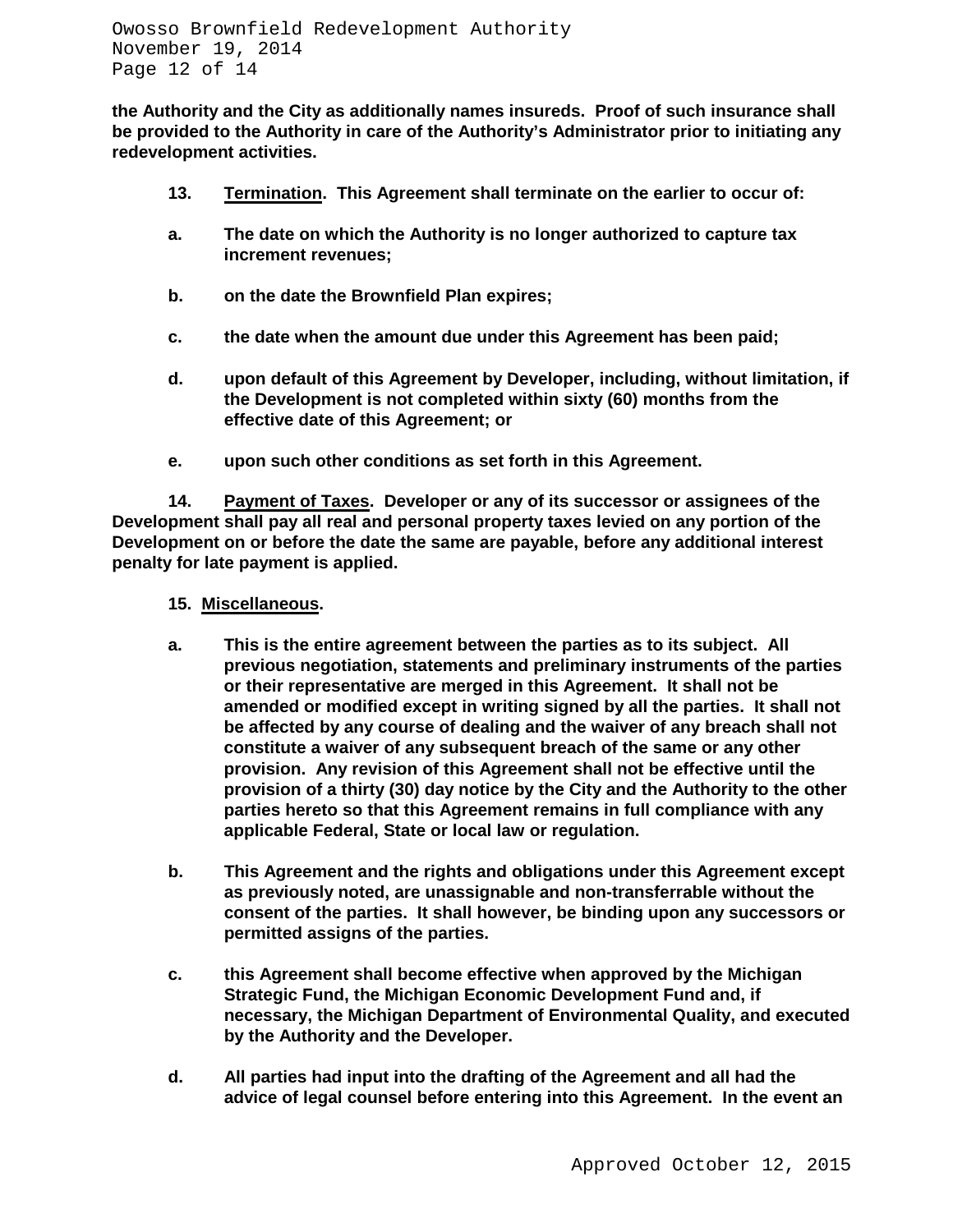**ambiguity of any language in this Agreement arising, such ambiguity shall not be construed against any party.**

- **e. Except as otherwise provided in this Agreement, all representatives, warranties, covenants and agreements of the parties contained or made pursuant to this Agreement shall survive the execution of this Agreement.**
- **f. Notice shall be complete when delivered by personal delivery, by courier or deliver service (such as UPS, FedEx or other service) or by certified mail, return receipt requested to the addresses first above written. If any party refuses to accept delivery when presented, delivery shall be deemed to have occurred at the time of such refusal. Any such notice and communication shall be addressed as follows:**

| If to the Authority: | <b>Owosso Brownfield Redevelopment Authority</b><br><b>301 West Main Street</b><br>Owosso, Michigan 48867<br><b>Attention: City Clerk</b> |
|----------------------|-------------------------------------------------------------------------------------------------------------------------------------------|
|                      | If to the Developer: Chamber Support Corporation<br>215 North Water Street                                                                |
|                      | Owosso, Michigan 48867                                                                                                                    |
|                      | <b>Attention: Jeff Deason, President</b>                                                                                                  |

**g. This Agreement shall be governed by the laws of the State of Michigan. To the extent permitted by law, the jurisdiction and venue for any action brought pursuant to, arising from or to enforce any provision of this Agreement shall be solely in the state courts in Shiawassee County, Michigan.**

**By signing below all parties represent and warrant their authority to enter into this Agreement on behalf of the respective organizations. The parties have signed this Agreement as of the date first written above.**

**OWOSSO BROWNFIELD REDEVELOPMENT CHAMBER SUPPORT CORPORATION AUTHORITY**

**BY \_\_\_\_\_\_\_\_\_\_\_\_\_\_\_\_\_\_\_\_\_\_\_\_\_\_\_\_\_\_\_\_\_\_ BY: \_\_\_\_\_\_\_\_\_\_\_\_\_\_\_\_\_\_\_\_\_\_\_\_\_\_\_\_\_\_\_ Susan Montenegro Jeff Deason ITS: Assistant City Manager** 

**Yeas all. Motion Carried.**

**PUBLIC COMMENTS:** None

**BOARD COMMENTS:** None